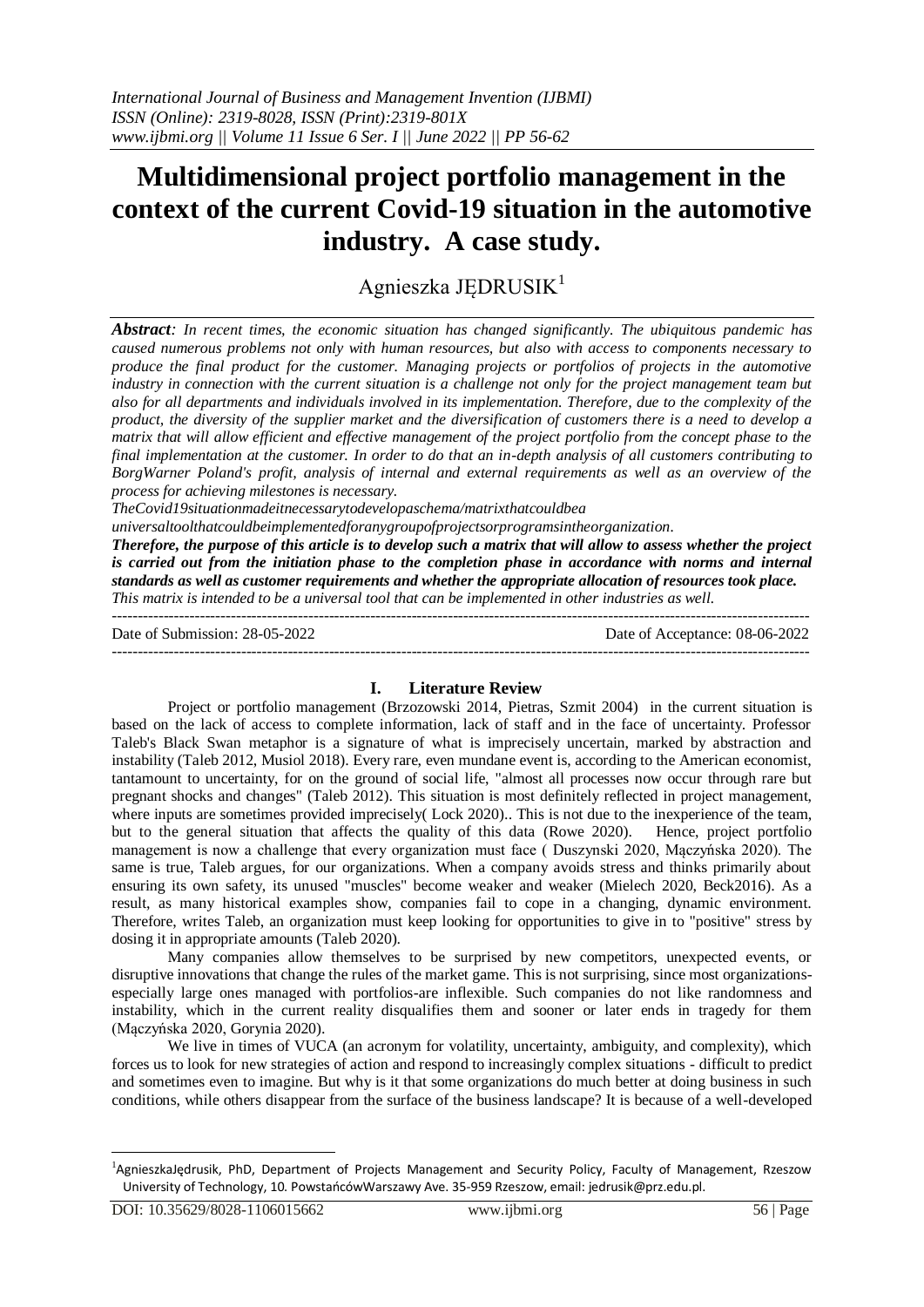process of project or project portfolio management from the moment of conception to the final product delivery to the customer ( Cabała 2018, Jałocha 2014).

Therefore, it is extremely important to consciously manage the project portfolio, which is to lead ultimately to the delivery of the product in accordance with customer requirements. The portfolio management system includes decision-making rules for project start-up and closure(Hillson2020).. These rules ensure that the implemented projects are consistent with the current strategy of the organization. Properly configured portfolio management process guarantees optimal use of resources, including elimination of unnecessary, cost-consuming and time-consuming projects ( Lesniak 2001, Pitagorsky). In this way, favorable conditions are created for those initiatives that generate added value. Transparent principles of portfolio management are also of motivational importance, they mobilize employees to seek opportunities, submit ideas and obtain professional support from properly prepared services employed in the project office or other organizational units( Kerzner 2005).

The differences between a project, a program and a portfolio are important. Project portfolios are created to strategically manage an organization's project activities. Their scope and objectives, unlike individual projects, change as the strategic objectives of the organization change ( Sjekavica, Radujković 2017). Programs and portfolios are not identical terms and cannot be used interchangeably. Programs in a way can be considered a manifestation of the strategic activities of the organization, but usually in one, narrowed area, and not holistically, as in the case of project portfolios (Trotsky 2003, Wysocki 2005).

### **Research framework and data collection**

Managing a portfolio of projects in the current situation is a challenge not only in the automotive industry. High demands from both internal and external customers, lack of availability of components, problems with human resources are only few of the problems that portfolio manager has to face. Analyzing the available information about the number of projects and their complexity one can assume that each product and the final customer is unique and for each of them an appropriate set of management tools should be chosen.

The preliminary analysis was based on the collection of information about all projects carried out in the company, divided into the number of projects per customer for passenger cars and commercial vehicles.



The results of this analysis are presented in the pie charts below.

Fig.1 Summary of all projects for passenger cars carried out in the company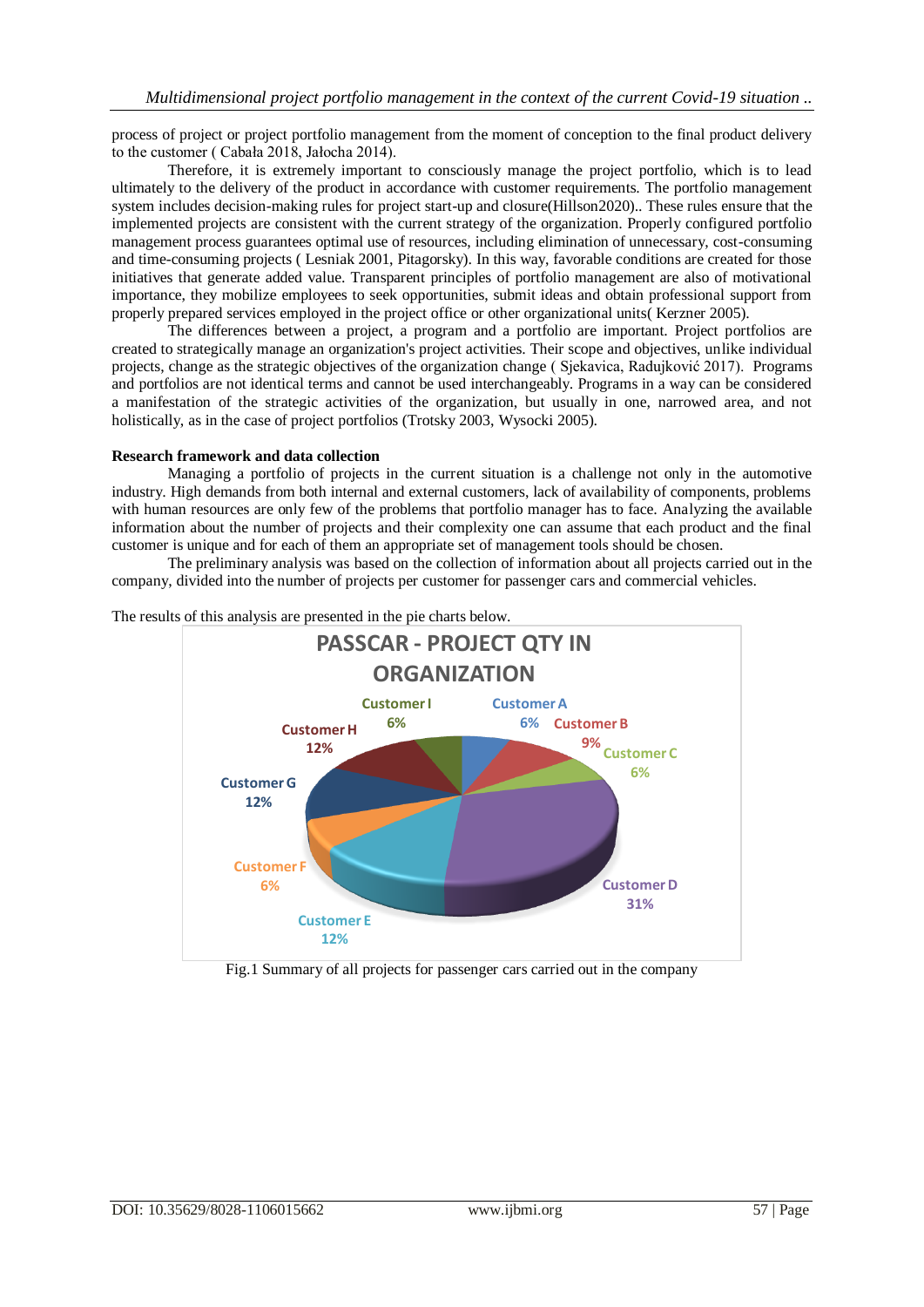

Fig.2 Summary of all commercial vehicle projects in the company

The graphs presented show that the range of products delivered to customers is diverse and therefore, the analysis of the project portfolio management will also be complex.

In the second step necessary to develop the matrix, the structure of the PDP process was analyzed, which shows all the steps necessary to bring a product into serial production. It is a canon of rules, to be followed for a successful project. Therefore , it should be foundation that a well-prepared outline of the necessary steps will allow the project to lead to implementation, and the entire preparation process will take place without additional human and financial expenses, which in turn will raise the financial indicators higher than it is assumed in the case of implementation of projects in the automotive industry. Matrix will be tested on the basis of a project portfolio, dedicated to passenger cars.



Fig. 3 PDP process (sourceinternaldocumentsoftheorganization)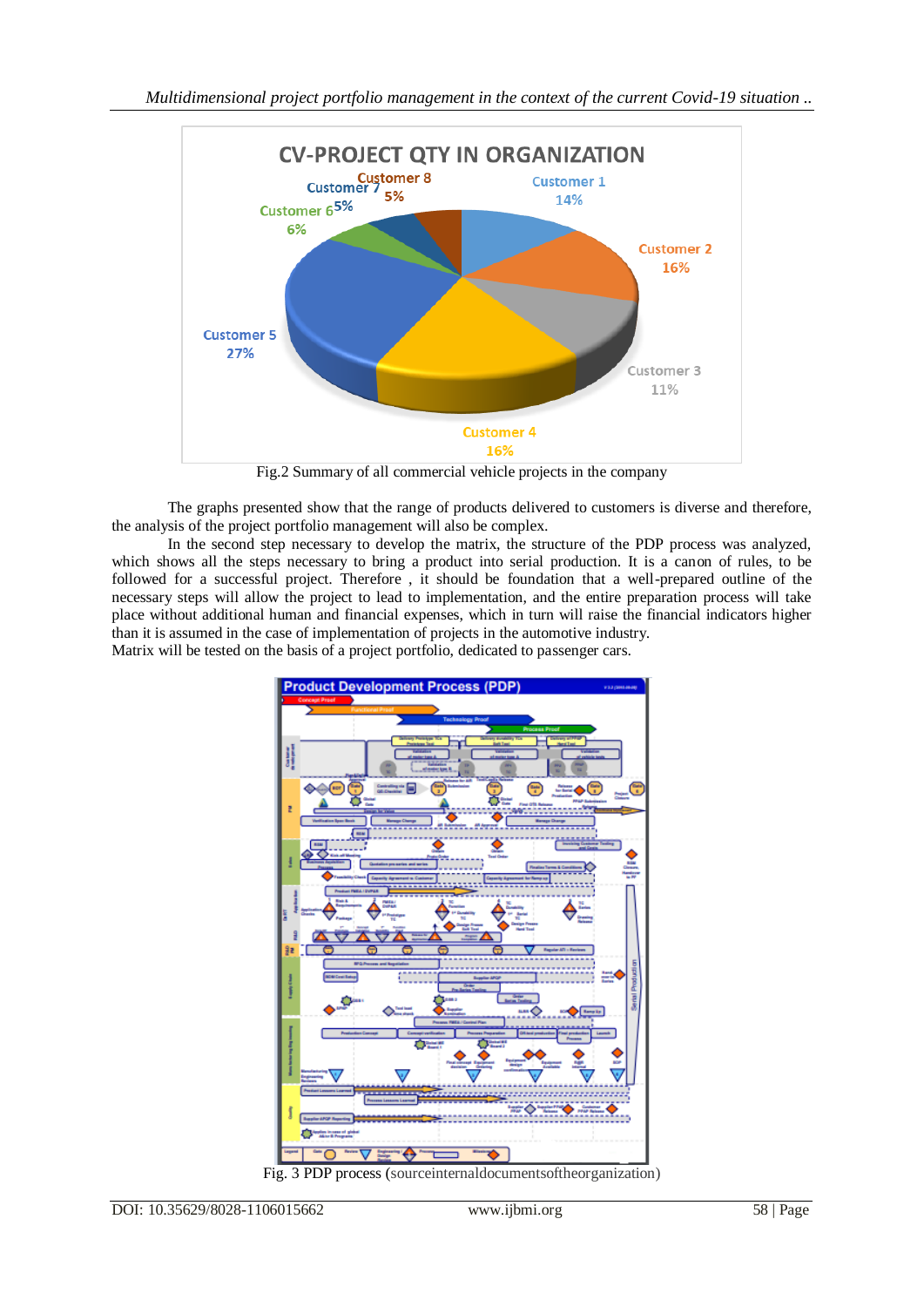The PDP process is a set of rules that should be implemented for each project in order to verify the individual steps of bringing the projects to serial production.

The above presented elements used in the company are the foundation to specify the requirements, which will then be collected in a matrix and can be confidently implemented in all projects carried out in the company.

#### **Research problem**

Inrelationtotheobjective, theresearchproblemwasformulated:

Howshouldtheproductmanufacturingprocessbestructuredfromtheconceptphasetothemassproductionphase?

Inaddition, supportingquestionswerealsoposedfordeeperanalysis:

- Howshouldtheproductdevelopmentprocessbesystematizedintheconceptualphase?
- $\triangleright$  Howshouldtheproductmanufacturingprocessbesystematizedinthefunctionalphase?<br>
Howshouldtheproductmanufacturingprocessbesystematizedinthetechnologicalphase
- Howshouldtheproductmanufacturingprocessbesystematizedinthetechnologicalphase?
- Howshouldtheproductmanufacturingprocessbesystematizedintheprocessphase?

Toformulatethemethodology, theresearchproblemwasadaptedand basedonthecasestudy, theresearchproblemwassolved. Theconductedresearchalsoservestofilltheresearchgapidentifiedonthe basisofliteratureresearchandrelatedtoprojectmanagementintheautomotiveindustry.

#### **II. Research Method**

In most of the projects carried out in an organization, the approach is similar whether it is for car or service projects. However, sometimes this general approach does not work in different types of projects, where the boundary conditions are significantly different. Hence the idea to create a universal set of principles, rules, milestones that can be applied to all projects in an organization. Various data acquisition techniques were used to conduct the study : interviews and data analysis.

The analysis should begin with the selection of a test group, in this case a group of Customer A projects carried out in the company. It should be noted, however, that the presented algorithm / matrix is to apply to new projects that will be in the quotation phase. Applying this matrix to existing projects does not make any sense because of the possibility of repetition of the same errors. Therefore, a completely new project, the socalled pilot project, must be proposed for analysis.

The analysis will be based on 4-dimensional verification, namely:

- 1. conceptual verification phase
- 2. functional verification phase
- 3. technological verification phase
- 4. the process verification phase

An in-depth analysis of all four levels will allow us to fully answer the question of whether the proposed matrix can be fully used for all projects in the organization.

In the conceptual phase it is necessary to verify the assumed objectives, customer requirements and the possibility of implementation in production conditions. In the functional phase it is necessary to conduct internal tests to verify the customer's original assumptions. In the technological phase it is necessary to conduct validations and tests on prototypes. In the process phase it is necessary to verify the product that is finally to be delivered to the customer.

The conducted analysis of the research method will allow to prepare a matrix of steps necessary to implement the product from the conceptual phase to the process phase without any disturbances, according to the project management standards and taking into account the methodological approach.

#### **Outputs and results**

Given the complexity of the project, this matrix must be based on taking into account both the client's requirements, i.e. the timeframe imposed in advance, and the production capabilities defined by internal procedures, standards.

Therefore the matrix will include both steps, internal milestones and those defined by the customer.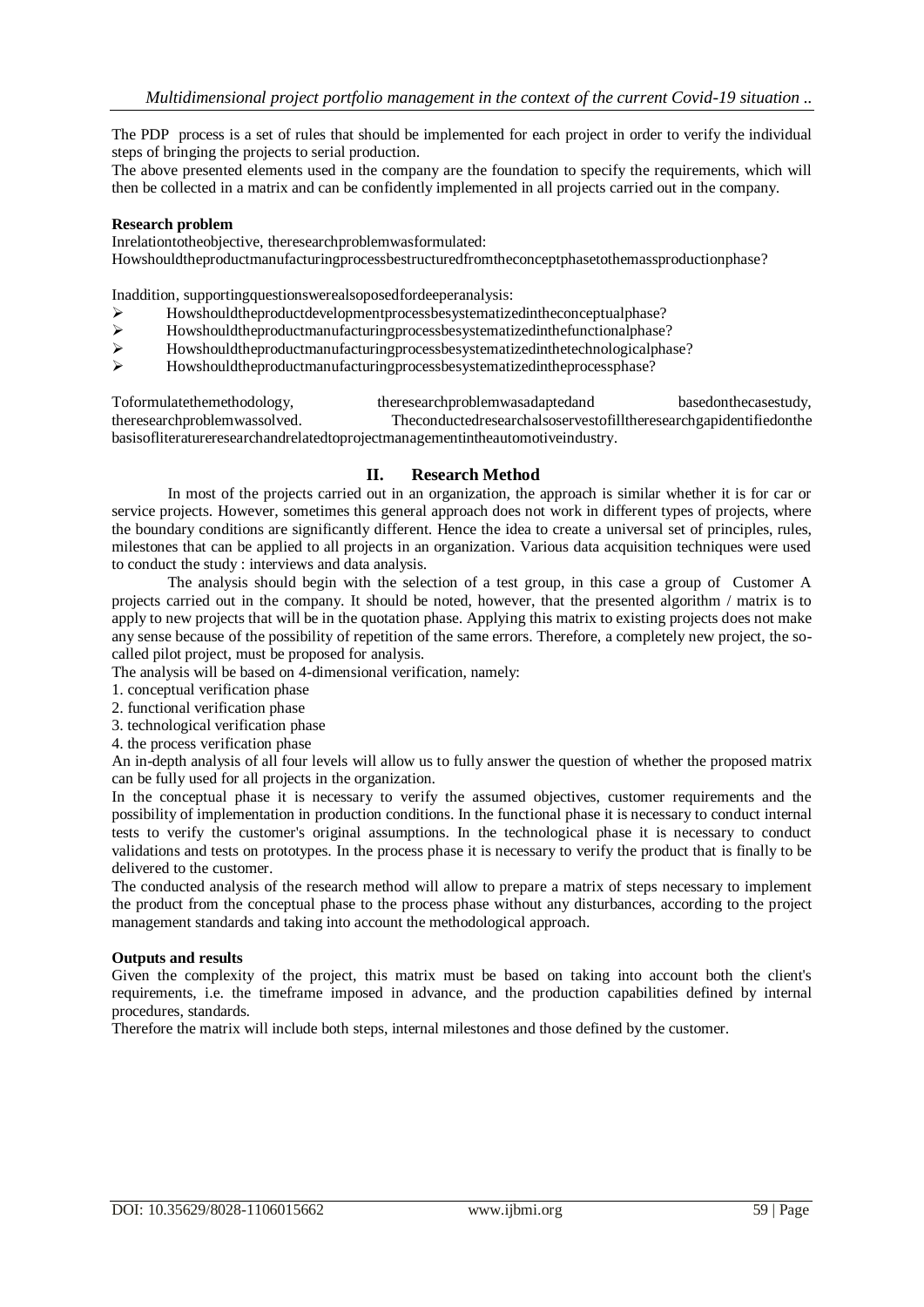| <b>Milestone</b>                                       | Date<br>contracted | Date planned | Comments,<br>suggestions | Person responsible                               | <b>Status</b><br>(green, vellow, |
|--------------------------------------------------------|--------------------|--------------|--------------------------|--------------------------------------------------|----------------------------------|
|                                                        |                    |              |                          |                                                  | red)                             |
| <b>Application verification</b><br>(1)                 | 23.11.2018         | 23.11.2018   |                          | <b>Application Engineer</b>                      |                                  |
| Review prior to project<br>quotation                   | 24.11.2018         | 24.11.2018   |                          | <b>Program Manager</b>                           |                                  |
| Verification by capacity<br>(0)                        | 05.12.2018         | 05.12.2018   |                          | <b>Program Manager</b>                           |                                  |
| Internal validation (0)                                | 10.12.2018         | 10.12.2018   |                          | <b>Application Engineer</b>                      |                                  |
| <b>Selection of suppliers</b>                          | 07.01.2019         | 07.01.2019   |                          | <b>Program Launch</b>                            |                                  |
| for the prototyping<br>phase                           |                    |              |                          | <b>Buver</b>                                     |                                  |
| <b>Verification from</b>                               | 08.01.2019         | 08.01.2019   |                          | Manufacturing                                    |                                  |
| production capacity side<br>(1)                        |                    |              |                          | <b>Engineer</b>                                  |                                  |
| Internal validation (1)                                | 11.01.2019         | 11.01.2019   |                          | <b>Application Engineer</b>                      |                                  |
| <b>Verification by</b><br>application (2)              | 15.01.2019         | 15.01.2019   |                          | <b>Application Engineer</b>                      |                                  |
| Delivery of prototype                                  | 11.02.2019         | 11.02.2019   |                          | <b>Program Manager</b>                           |                                  |
| samples                                                |                    | 03.07.2019   |                          |                                                  |                                  |
| <b>Verification by</b><br>production capacity (2)      | 09.07.2019         |              |                          | Manufacturing<br><b>Engineer</b>                 |                                  |
| Internal validation (2)                                | 26.07.2019         | 26.07.2019   |                          | <b>Application Engineer</b>                      |                                  |
| Verification by                                        | 24.01.2020         | 24.01.2020   |                          | Manufacturing                                    |                                  |
| production capacity (3)                                | 29.02.2020         | 18.02.2020   |                          | <b>Engineer</b>                                  |                                  |
| Product design freeze<br><b>Customer tooling and</b>   | 14.11.2019         | 28.02.2020   |                          | <b>Program Manager</b><br><b>Program Manager</b> |                                  |
| fixtures freeze                                        |                    |              |                          |                                                  |                                  |
| <b>Release of tooling for</b><br>serial production     | 10.01.2020         | 29.05.2020   |                          | Program<br><b>Manager/Sales</b>                  |                                  |
| <b>Verification by</b><br>application (3)              | 28.08.2020         | 28.08.2020   |                          | <b>Application Engineer</b>                      |                                  |
| Internal validation (3)                                | 28.09.2020         | 28.09.2020   |                          | <b>Application Engineer</b>                      |                                  |
| <b>Final selection of</b>                              | 30.10.2020         | 30.10.2020   |                          | Program Launch                                   |                                  |
| suppliers for serial<br>production                     |                    |              |                          | <b>Buyer</b>                                     |                                  |
| Proposal of the                                        | 16.12.2020         | 16.12.2020   |                          | Program                                          |                                  |
| distribution of expenses                               |                    |              |                          | <b>Manager/Sales</b>                             |                                  |
| in the project (tools,<br>tooling)                     |                    |              |                          |                                                  |                                  |
| <b>Budget approval</b>                                 | 15.01.2021         | 15.01.2021   |                          | Program<br><b>Manager/Sales</b>                  |                                  |
| Delivery of prototype                                  | 28.01.2021         | 28.01.2021   |                          | <b>Program Manager</b>                           |                                  |
| parts to customer                                      |                    |              |                          |                                                  |                                  |
| <b>Release of customer</b><br>thermodynamic            | 11.12.2019         | 23.03.2021   |                          | <b>Application Engineer</b>                      |                                  |
| processes                                              |                    |              |                          |                                                  |                                  |
| Verification from the                                  | 19.03.2021         | 31.03.2021   |                          | Manufacturing                                    |                                  |
| side of production<br>capacity (4)                     |                    |              |                          | <b>Engineer</b>                                  |                                  |
| <b>Application verification</b><br>(4)                 | 29.03.2021         | 26.04.2021   |                          | <b>Application Engineer</b>                      |                                  |
| <b>Internal validation (4)</b>                         | 11.06.2021         | 11.06.2021   |                          | <b>Application Engineer</b>                      |                                  |
| <b>Approval of suppliers</b>                           | 11.06.2021         | 23.06.2021   |                          | Program Launch                                   |                                  |
| for serial production<br>Delivery of first             | 09.07.2021         | 09.07.2021   |                          | <b>Buver</b><br><b>Program Manager</b>           |                                  |
| production samples                                     |                    |              |                          |                                                  |                                  |
| <b>Internal release from</b><br>engineering side       | 23.07.2021         | 23.07.2021   |                          | <b>Application Engineer</b>                      |                                  |
| Internal audit in                                      | 06.08.2021         | 06.08.2021   |                          | <b>Customer Quality</b>                          |                                  |
| production to verify<br>capacity required by           |                    |              |                          | <b>Engineer</b>                                  |                                  |
| customer                                               |                    |              |                          |                                                  |                                  |
| <b>Application side</b><br>verification (5)            | 13.08.2021         | 13.08.2021   |                          | <b>Application Engineer</b>                      |                                  |
| <b>Validation and</b>                                  | 15.09.2021         | 15.09.2021   |                          | Manufacturing                                    |                                  |
| verification of tests<br>carried out on the<br>product |                    |              |                          | <b>Engineer</b>                                  |                                  |
| <b>Production validation</b>                           | 05.11.2021         | 05.11.2021   |                          | <b>Application Engineer</b>                      |                                  |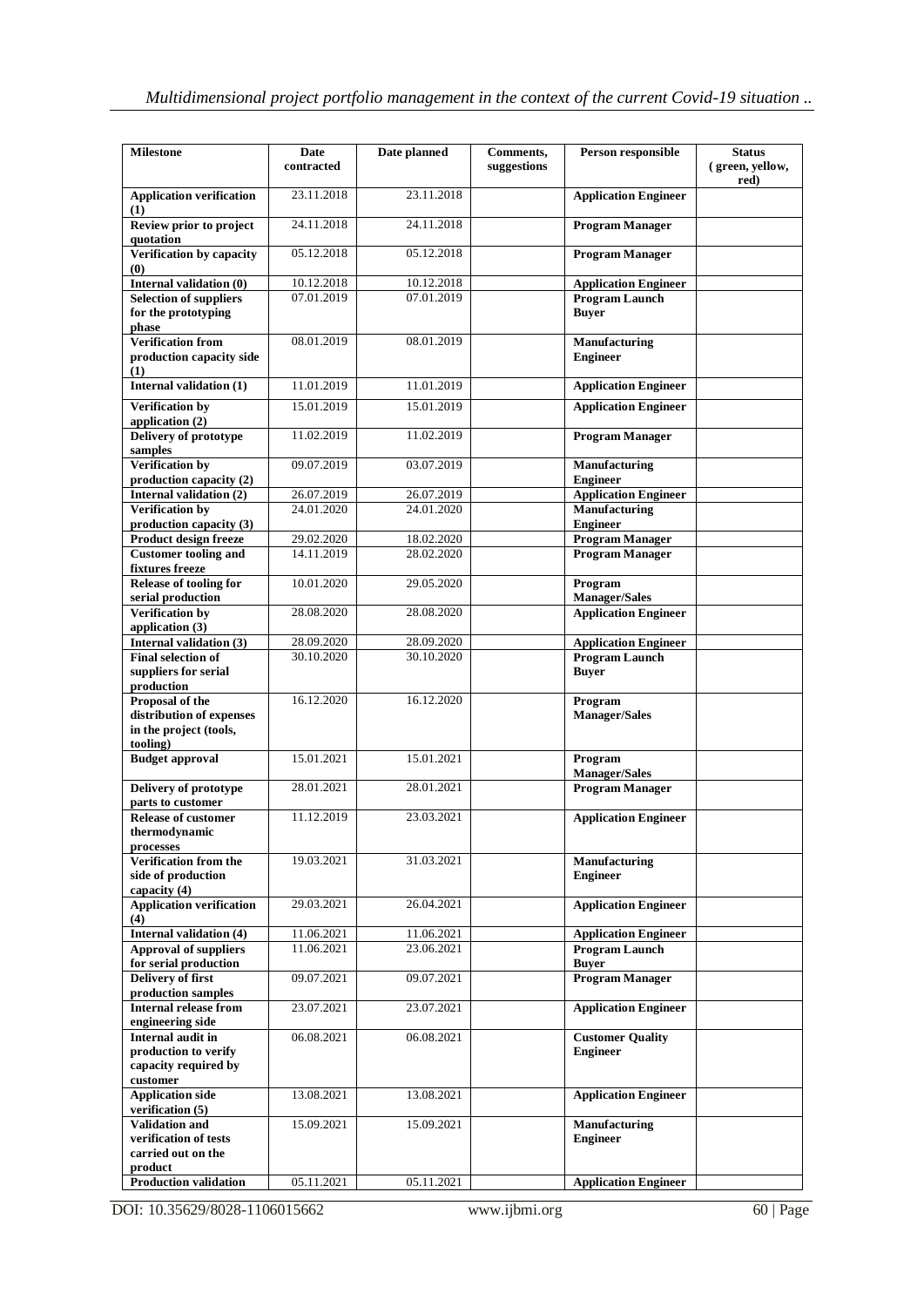*Multidimensional project portfolio management in the context of the current Covid-19 situation ..*

| (5)                          |            |            |                             |
|------------------------------|------------|------------|-----------------------------|
| <b>Validation release on</b> | 17.12.2021 | 17.12.2021 | <b>Application Engineer</b> |
| product                      |            |            |                             |
| Internal validation (5)      | 17.12.2021 | 17.12.2021 | <b>Application Engineer</b> |
| <b>Release to serial</b>     | 08.01.2022 | 08.01.2022 | <b>Application Engineer</b> |
| production                   |            |            |                             |
| Pre-series tests on          | 22.01.2022 | 22.01.2022 | Manufacturing               |
| production                   |            |            | <b>Engineer</b>             |
| <b>Final customer</b>        | 01.02.2022 | 01.02.2022 | <b>Customer Quality</b>     |
| approval                     |            |            | <b>Engineer</b>             |
| Delivery of first serial     | 03.02.2022 | 03.02.2022 | <b>Program Manager</b>      |
| parts to customer            |            |            |                             |
| Start of production in       | 11.02.2022 | 11.02.2022 | <b>Program Manager/</b>     |
| the organization             |            |            | <b>Application Engineer</b> |
| Start of production at       | 04.03.2022 | 04.03.2022 | <b>Customer Quality</b>     |
| customer's premises          |            |            | <b>Engineer</b>             |
| <b>Final production</b>      | 11.03.2022 | 11.03.2022 | <b>Program Manager/</b>     |
| approval $(6)$               |            |            | <b>Application Engineer</b> |

The table / matrix above summarizes the individual steps of the seven project phases that must be met for a project to be successful. For better verification of the various stages, the nomenclature has been adopted :

- "0" when the project is in the quotation phase
- "1" when the project is in the preliminary verification phase
- "2" when the project is in the phase of delivering the first prototype pieces
- "3" when the design is frozen
- "4" when the project is in the pre-series phase
- "5" when the serial phase has occurred in the project

- "6" at the end of the project, when the product has already been shipped and all internal validations, verifications have been successfully completed.

Thewholeprocessconsistsof4phases:

- $\triangleright$  Conceptphases (markedingreen)<br> $\triangleright$  Functional phase (markedin blue)
- $\triangleright$  Functionalphase (markedin blue)<br> $\triangleright$  Technologicalphase (markedgrev
- $\triangleright$  Technologicalphase (markedgrey)<br> $\triangleright$  Processphase(unmarked)
- Processphase( unmarked)

**Theprocess** 

beginswithverificationofthefeasibilityofagivenproductandendswithfinalverificationonthecustomerside.

Aninternallyorexternallyvalidateddateshallbeincludedinthematrix. Thisallowsyou tokeeptrackofallchangestotheprojectandmonitorpotentialdelaysinrealtime. Inaddition, apersonresponsibleforeachtaskisassignedtoeachone, andheorsheis, sotospeak, theownerofthattask. Eachtaskisalsoassigneda3-gradescale:

greenmeansthateverythingisrunningaccordingtotheschedulewithoutanyinterruptions.

Yellowindicatessomedeviationsthatmustbecontrolledandmonitored.

Redisalreadyasignaltotakeactiontominimizerisk, toreturntotheassumptionsfromthe beginningoftheproject. Thematrixissetupsothateachtaskhasapredecessorwithoutwhichitisimpossibletoperformthenexttask. However, itislikelythatcertaintasksmayberedundantintheprocessdependingonthecomplexityoftheproject.

Suchadecisionalready belongstotheproject/programmemanager, whoverifiesandmonitorsthescopeofworkonanongoing basisforprojectmanagement.

The matrix is a very easy yet accurate tool that can be used in many projects and programs to support the project management process for the Project or Program Manager.

It is a universal tool, which can be more or less developed depending on the needs, but it will surely be such a map for every project manager.

## **III. Summary**

The developed matrix is a tool which only provides an outline for further management of the project or project portfolio from the conceptual phase to the product phase in mass production. It is a canon of milestones that allows for a complete verification of all project activities. Such an overall view allows the project manager to look at the project on a macro scale, and thus verify whether the steps performed by his team are sufficient for the project to achieve the intended success, i.e. meet the customer requirements.

This matrix is constructed so that appropriate resources can be assigned to individual activities. This approach will certainly facilitate the work and monitoring of the project progress. However, it is worth noting that the matrix has been developed for passenger car projects, where the validation and application scope is